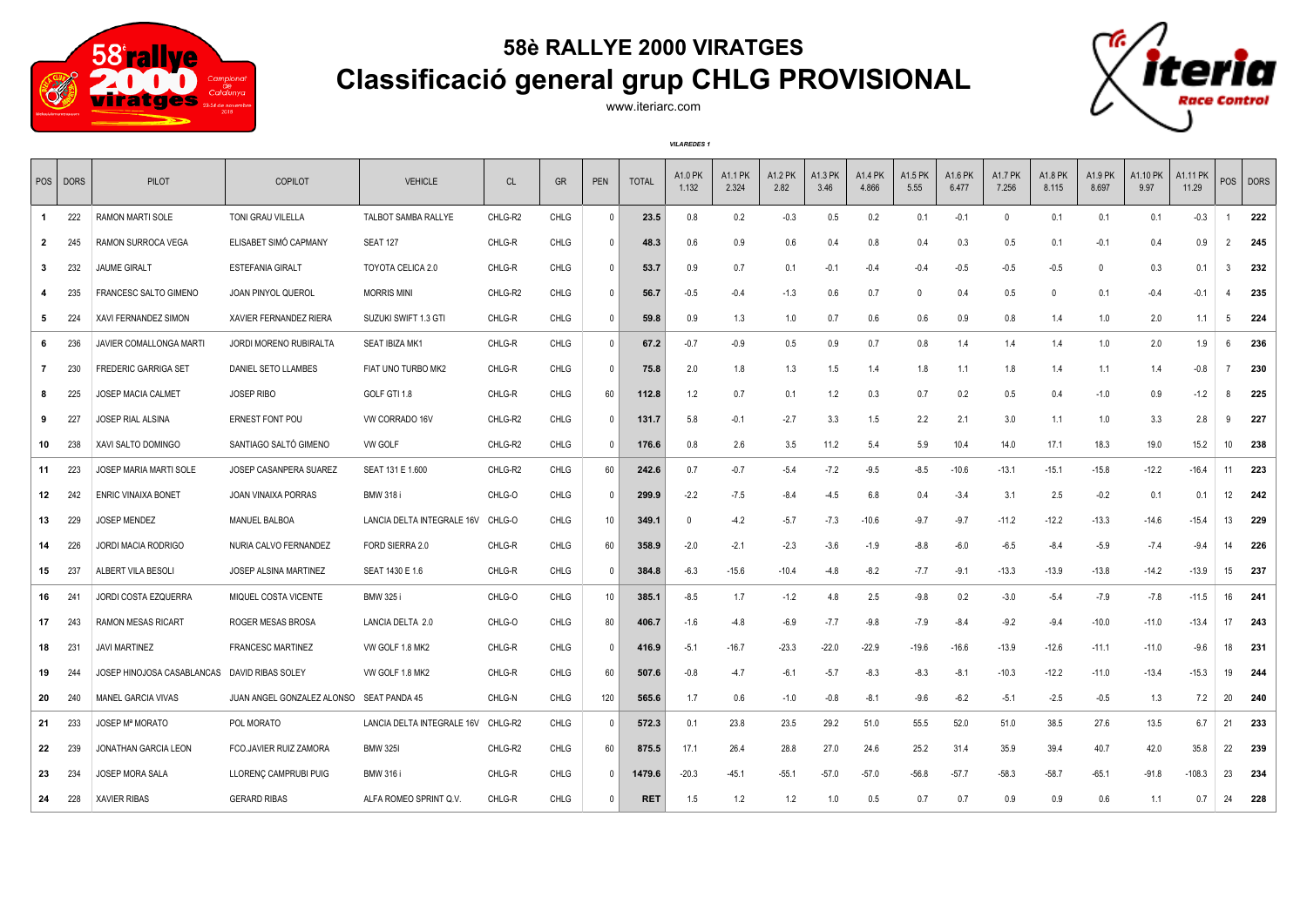

## **58è RALLYE 2000 VIRATGES Classificació general grup CHLG PROVISIONAL**

www.iteriarc.com



|                |          | <b>TAURONS1</b> |        |                                                                    |         |         |          |                  |                            |         | <b>VILAREDES 2</b> |                            |                           |              |          |                             |                  |                         |              |                            |         |         | <b>TAURONS 2</b>                                           |        |        |                         |                        |                                  |                         |                         |                         |              |          |
|----------------|----------|-----------------|--------|--------------------------------------------------------------------|---------|---------|----------|------------------|----------------------------|---------|--------------------|----------------------------|---------------------------|--------------|----------|-----------------------------|------------------|-------------------------|--------------|----------------------------|---------|---------|------------------------------------------------------------|--------|--------|-------------------------|------------------------|----------------------------------|-------------------------|-------------------------|-------------------------|--------------|----------|
|                | POS DORS | 0.832           | 1.309  | B1.1 PK   B1.2 PK   B1.3 PK   B1.4 PK   B1.5 PK   B1.6 PK<br>2.021 | 2.753   | 3.52    | 4.628    | B1.7 PK<br>5.801 | B1.8 PK   B1.9 PK<br>6.546 | 7.018   | 1.132              | A2.0 PK   A2.1 PK<br>2.324 | A2.2 PK   A2.3 PK<br>2.72 | 3.46         | 4.866    | A2.4 PK   A2.5 PK  <br>5.43 | A2.6 PK<br>6.477 | <b>A2.7 PK</b><br>7.256 | 8.115        | A2.8 PK   A2.9 PK<br>8.697 | 9.97    | 11.29   | A2.10 PK   A2.11 PK   B2.1 PK   B2.2 PK   B2.3 PK<br>0.832 | 1.309  | 2.021  | <b>B2.4 PK</b><br>2.753 | <b>B2.5 PK</b><br>3.52 | $ $ B <sub>2.6</sub> PK<br>4.628 | <b>B2.7 PK</b><br>5.801 | <b>B2.8 PK</b><br>6.546 | <b>B2.9 PK</b><br>7.018 |              | POS DORS |
| $\mathbf{1}$   | 222      | $-0.3$          | $-1.0$ | $-0.2$                                                             | $-0.5$  | $-0.3$  | 0.1      | $-0.5$           | 0.1                        | $-0.8$  | 0.2                | 0.1                        | 0.3                       | $-0.1$       | $\Omega$ | 0.7                         | 0.4              | 0.3                     | $\mathbf{0}$ | $-0.2$                     | $-0.1$  | $-0.8$  | $-0.1$                                                     | $-0.2$ | $-0.4$ | $-1.3$                  | $-0.7$                 | $-0.7$                           | $-0.8$                  | $-0.6$                  | $-0.6$                  | 1            | 222      |
| $\overline{2}$ | 245      | 0.4             | $-0.1$ | $-0.6$                                                             | 0.5     | 0.4     | 0.3      | 2.3              | 2.9                        | 3.3     | 0.6                | 0.7                        | 0.8                       | $-0.1$       | 0.6      | $0.5\,$                     | 0.1              | 0.4                     | 0.2          | $\Omega$                   | 0.1     | $-1.0$  | 0.7                                                        | 0.2    | $-0.1$ | 1.4                     | 1.7                    | 2.0                              | 4.1                     | 5.2                     | 4.1                     |              | $2$ 245  |
| 3              | 232      | -1.3            | -1.9   | $-0.8$                                                             | $-4.3$  | $-4.1$  | $-1.4$   | $-2.0$           | $-0.7$                     | $-1.1$  | 0.3                | 0.5                        | 0.2                       | $-0.5$       | 0.8      | 1.0                         | 0.6              | 0.3                     | $-0.2$       | $-0.2$                     | $-0.4$  | $-1.1$  | $-0.6$                                                     | $-1.5$ | $-1.7$ | $-4.8$                  | $-4.4$                 | $-0.4$                           | $-0.1$                  | 0.5                     | 0.8                     | $\mathbf{3}$ | 232      |
| 4              | 235      | 0.5             | 2.0    | $-0.9$                                                             | $-1.4$  | $-2.1$  | $-1.4$   | $-2.4$           | $-0.8$                     | $-0.6$  | $-0.2$             | $-0.8$                     | $-0.3$                    | $-0.6$       | 0.5      | 1.1                         | 1.1              | 0.5                     | $-0.2$       | $-1.3$                     | 1.0     | $-1.5$  | 3.6                                                        | 4.5    | 4.6    | $-1.8$                  | $-2.9$                 | $-0.6$                           | $-0.2$                  | 0.4                     | $-0.2$                  | $4 \quad$    | 235      |
| 5              | 224      | 0               | $-1.2$ | $-1.0$                                                             | 0.3     | $-0.4$  | 0.9      | 0.3              | 1.0                        | 1.3     | 0.2                | 0.6                        | $\Omega$                  | $-0.1$       | 1.0      | 0.9                         | 0.8              | 0.9                     | 1.5          | 1.5                        | 1.0     | $-0.3$  | 2.0                                                        | 1.5    | 0.7    | 1.2                     | 1.0                    | 0.4                              | 1.5                     | 1.4                     | 1.5                     |              | $5$ 224  |
| 6              | 236      | $-1.1$          | 0.1    | $-0.9$                                                             | $-2.4$  | $-2.3$  | $-1.2$   | $-2.8$           | $-2.0$                     | $-3.3$  | 0.6                | 1.3                        | 1.3                       | 0.6          | 1.1      | 3.0                         | 0.8              | 1.0                     | 1.0          | 1.3                        | 1.7     | $-1.4$  | 0.4                                                        | 1.5    | 0.4    | $-2.4$                  | $-1.7$                 | $-2.2$                           | $-2.8$                  | $-1.9$                  | $-2.7$                  |              | 6 236    |
| $\mathbf{7}$   | 230      | 2.8             | 3.6    | 2.8                                                                | 1.2     | 1.5     | 1.9      | 1.2              | 1.2                        | 1.9     | 1.7                | 1.3                        | 1.1                       | 0.7          | 1.1      | 2.1                         | 1.1              | 1.0                     | 0.9          | 1.0                        | 0.8     | 0.2     | 0.5                                                        | 2.1    | 1.5    | $-1.0$                  | $-0.6$                 | $-0.8$                           | $-1.5$                  | $-0.7$                  | $-1.6$                  |              | 7 230    |
| 8              | 225      | 1.9             | 1.8    | $-1.4$                                                             | $-0.2$  | $-1.4$  | 0.3      | $-0.9$           | $-0.8$                     | $-2.6$  | 0.9                | 0.5                        | 0.7                       | 0.5          | 0.3      | 1.4                         | $-0.2$           | $-0.3$                  | $-0.3$       | $-0.4$                     |         | $-1.9$  | 0.3                                                        | 1.7    | 3.6    | $-0.6$                  | $-0.8$                 | $-0.6$                           | $-0.7$                  | $-1.3$                  | $-1.9$                  | 8            | 225      |
| 9              | 227      | $-0.7$          | 0.8    | $-2.0$                                                             | $-2.1$  | $-1.3$  | $-1.2$   | $-1.8$           | 0.3                        | 4.8     | 4.4                | 1.3                        | 0.1                       | 1.5          | 2.5      | 5.7                         | 4.5              | 3.5                     | 3.0          | 2.8                        | 5.2     | 2.8     | 1.8                                                        | 4.1    | 6.3    | $-1.9$                  | $-1.0$                 | $-0.3$                           | $-2.0$                  | $-1.5$                  | $-1.7$                  | 9            | 227      |
| 10             | 238      | 1.4             | 1.7    | 1.1                                                                | $-0.7$  | $-1.0$  | $-0.2$   | 0.7              | 1.5                        | 0       | 1.9                | 0.9                        | 1.1                       | $-0.2$       | $-1.5$   | $-5.4$                      | 1.9              | 1.0                     | $-0.3$       | $-0.2$                     | 1.9     | $-0.3$  | $-0.1$                                                     | 3.2    | 4.8    | $-1.6$                  | $-0.9$                 | 1.5                              | $-0.1$                  | 2.3                     | $-0.2$                  | 10           | 238      |
| 11             | 223      | $-0.6$          | 1.1    | $-0.5$                                                             | $-7.9$  | 2.0     | $-5.3$   | $-1.7$           | $-1.1$                     | $-2.1$  | $-0.1$             | 0.3                        | $-0.4$                    | $\mathbf{0}$ | $-3.4$   | $-2.7$                      | $-3.8$           | $-5.0$                  | $-6.3$       | $-6.0$                     | 3.0     | $-1.4$  | $-0.3$                                                     | 0.9    | 1.7    | $-0.4$                  | $-0.6$                 | 0.2                              | $-0.8$                  | $-0.1$                  | $-1.1$                  |              | 11 223   |
| 12             | 242      |                 | 8.4    | 13.8                                                               | 13.7    | 7.9     | 7.0      | 4.2              | 0.3                        | $-0.8$  | $-1.3$             | 3.7                        | 2.3                       | $-0.9$       | $-2.3$   | $-0.8$                      | 1.7              | 1.1                     | 1.1          | $-0.2$                     | $-0.7$  | $-2.7$  | 0.8                                                        | 5.5    | 16.2   | 21.3                    | 19.5                   | 19.3                             | 16.9                    | 16.4                    | 16.6                    |              | 12 242   |
| 13             | 229      | 0.8             | 2.6    | 4.0                                                                | 4.6     | 8.9     | 12.0     | 12.1             | 13.8                       | 13.4    | $-7.3$             | $-6.1$                     | $-6.6$                    | $-4.9$       | $-1.5$   | $-0.4$                      | $-5.5$           | $-11.2$                 | $-12.8$      | $-13.6$                    | $-16.2$ | $-15.9$ | 0.4                                                        | 2.0    | 2.5    | 2.7                     | 1.9                    | 0.3                              | $-1.0$                  | $-5.4$                  | $-3.4$                  | 13           | 229      |
| 14             | 226      | $-2.4$          | $-0.4$ | $-1.5$                                                             | $-6.4$  | $-5.1$  | $-4.5$   | $-9.4$           | $-7.8$                     | $-10.1$ | $-2.0$             | $-1.9$                     | $-4.0$                    | $-3.5$       | $-5.3$   | $-5.5$                      | $-5.4$           | $-6.8$                  | $-7.6$       | $-8.3$                     | $-8.8$  | $-12.0$ | 2.9                                                        | 5.3    | 3.0    | $-4.9$                  | $-8.2$                 | $-10.5$                          | $-11.9$                 | $-11.7$                 | $-10.3$                 | 14           | 226      |
| 15             | 237      | 1.2             | 1.4    | $-3.3$                                                             | $-16.1$ | $-17.0$ | $-5.1$   | $-15.6$          | $-9.8$                     | $-3.9$  | $-2.2$             | $-2.7$                     | $-4.2$                    | $-2.8$       | $-5.9$   | $-2.4$                      | 7.6              | 5.1                     | 4.4          | 1.7                        | $-3.7$  | $-5.2$  | $-1.1$                                                     | 3.1    | 4.3    | $-3.0$                  | 3.7                    | 1.0                              | $-0.1$                  | 8.5                     | 14.0                    | 15           | 237      |
| 16             | 241      | 3.5             | 2.6    | 8.2                                                                | 9.8     | 7.2     | $\Omega$ | $-11.1$          | $-5.2$                     | $-3.0$  | $-6.9$             | $-10.7$                    | $-10.5$                   | $-10.1$      | 0.5      | 9.9                         | 15.5             | 19.2                    | 20.8         | 19.8                       | 21.9    | 21.2    | 6.0                                                        | 7.0    | 4.0    | 0.9                     | 1.6                    | 0.1                              | 4.6                     | $-2.8$                  | $-3.3$                  | 16           | 241      |
| 17             | 243      | 1.6             | 1.5    | 4.2                                                                | 4.2     | 1.5     | 2.1      | 0.9              | 0                          | $-1.6$  | $-0.1$             | $-3.4$                     | $-5.4$                    | $-6.2$       | $-6.2$   | $-5.5$                      | $-8.6$           | $-10.7$                 | $-12.2$      | $-12.6$                    | $-13.8$ | $-18.0$ | 4.3                                                        | 8.1    | 9.4    | 9.6                     | 6.9                    | 6.5                              | 2.2                     | 2.0                     | 2.7                     | 17           | 243      |
| 18             | 231      | $-5.0$          | $-3.2$ | $-3.5$                                                             | $-10.3$ | $-13.0$ | $-18.2$  | $-31.4$          | $-39.5$                    | $-40.3$ | 1.3                | 1.0                        | $\mathbf{0}$              | 1.0          | 0.8      | 2.6                         | 2.1              | 2.2                     | 2.9          | 1.9                        | 2.0     | 0.9     | $-1.1$                                                     | $-0.7$ | $-0.7$ | $-4.1$                  | $-3.6$                 | $-3.3$                           | $-4.8$                  | $-3.9$                  | $-5.1$                  | 18           | 231      |
| 19             | 244      | $-2.7$          | $-3.1$ | $-2.8$                                                             | $-0.9$  | $-3.1$  | $-7.5$   | $-13.8$          | $-19.0$                    | $-24.1$ | $-2.0$             | $-4.4$                     | -6.8                      | $-7.9$       | $-10.7$  | $-9.0$                      | $-10.2$          | $-10.7$                 | $-11.4$      | $-12.5$                    | $-13.9$ | $-15.9$ | $-2.5$                                                     | 0.4    | 1.4    | $-9.6$                  | $-11.2$                | $-12.7$                          | $-15.1$                 | $-16.1$                 | $-17.4$                 | 19           | 244      |
| 20             | 240      | 8.1             | 12.5   | 15.7                                                               | 15.8    | 14.1    | 8.7      | $-0.3$           | $-6.1$                     | $-9.6$  | $-11.0$            | $-12.8$                    | $-13.8$                   | $-21.2$      | $-23.3$  | $-18.1$                     | $-18.7$          | $-20.5$                 | $-21.8$      | $-21.2$                    | $-27.4$ | $-31.1$ | 0.6                                                        | 1.6    | 1.4    | 2.0                     | 0.3                    | $-0.5$                           | $-0.4$                  | 6.8                     | 10.3                    | 20           | 240      |
| 21             | 233      | $-1.3$          | 2.7    | 3.1                                                                | $-7.0$  | $-13.0$ | $-3.4$   | $-7.2$           | 0.3                        | $-1.0$  | $-20.3$            | $-20.7$                    | $-16.7$                   | $-10.8$      | $-0.3$   | 2.1                         | 2.5              | 3.0                     | 2.7          | $-1.7$                     | $-0.7$  | $-1.6$  | 1.7                                                        | 4.4    | 6.6    | 2.1                     | 3.7                    | 6.9                              | 9.4                     | 9.9                     | 12.0                    | 21           | 233      |
| 22             | 239      | 6.9             | 12.0   | 14.7                                                               | 13.1    | 11.2    | 8.3      | 3.8              | 8.7                        | 15.2    | 11.1               | 9.7                        | 8.7                       | 9.1          | 8.5      | 11.0                        | 15.3             | 16.0                    | 17.7         | 17.5                       | 22.4    | 20.3    | 9.4                                                        | 12.3   | 12.8   | 9.6                     | 5.9                    | 2.0                              | 8.3                     | 15.8                    | 15.7                    | 22           | 239      |
| 23             | 234      | 11.8            | 13.9   | 16.6                                                               | 12.0    | 8.5     | $-1.8$   | $-21.8$          | $-28.1$                    | $-29.1$ | $-4.3$             | $-6.0$                     | $-6.8$                    | $-5.5$       | $-4.4$   | $-5.9$                      | $-9.6$           | $-8.8$                  | $-7.8$       | $-15.4$                    | $-13.3$ | $-16.3$ | 1.3                                                        | 6.3    | 12.3   | 11.8                    | 6.6                    | $-4.4$                           | $-22.4$                 | $-23.7$                 | $-24.4$                 | 23           | 234      |
| 24             | 228      | 2.0             | 2.9    | 7.5                                                                | 11.0    | 13.9    | 17.5     | 20.0             | 20.2                       | 19.4    | 1.3                | 1.4                        | 0.8                       | 0.5          | $-2.9$   | $-4.1$                      | $-4.0$           | $-4.8$                  | $-5.6$       | $-4.3$                     | $-5.3$  | $-6.0$  | $-1.8$                                                     | $-3.2$ | $-6.0$ | $-17.1$                 | -36.9                  | $-33.3$                          | $-41.8$                 | $-48.4$                 | $-52.7$                 |              | 24 228   |
|                |          |                 |        |                                                                    |         |         |          |                  |                            |         |                    |                            |                           |              |          |                             |                  |                         |              |                            |         |         |                                                            |        |        |                         |                        |                                  |                         |                         |                         |              |          |